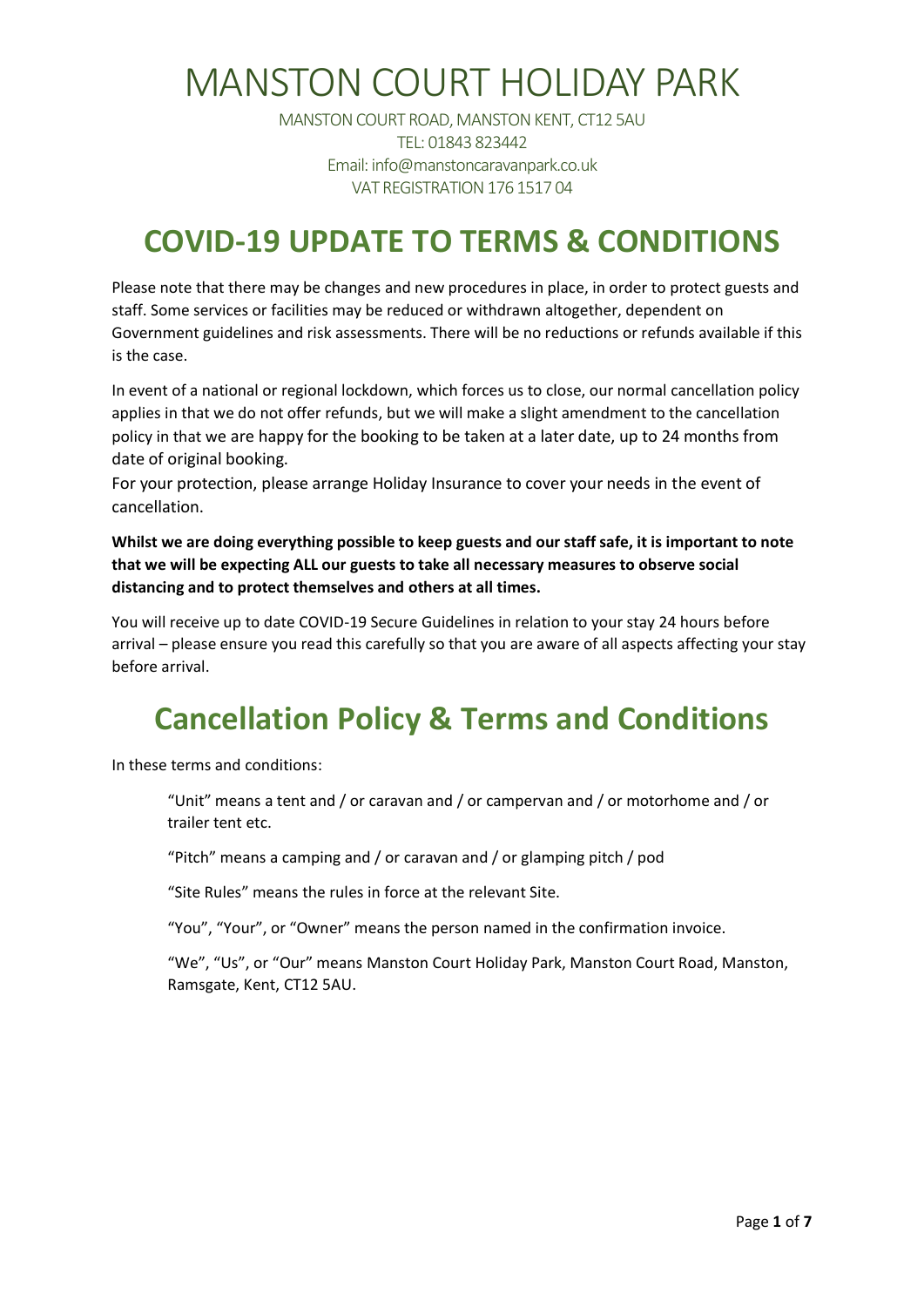MANSTON COURT ROAD, MANSTON KENT, CT12 5AU TEL: 01843 823442 Email: info@manstoncaravanpark.co.uk VAT REGISTRATION 176 1517 04

#### **Touring & Camping**

#### **Cancellation Policy**

If you wish to cancel your booking, we do not offer a refund. We do require 48 Hours' notice if the booking is not going to be used. We are happy for the booking to be taken at a later date, up to 12 months from date of original booking or it can be transferred to a third party at the discretion of the park management.

For your protection, please arrange Holiday Insurance to cover your needs in the event of cancellation.

#### **Booking Permit Conditions – Touring and Camping**

1. A contract between you and the Proprietor will come into existence when payment is received and a booking confirmation is issued showing the confirmed holiday dates. The contract binds you & all the members of your party. It is your responsibility to ensure that all members of your party accept the terms of the contract set out in these terms & conditions. Failure to disclose all relevant information or comply with these terms may lead to termination of the contract & loss of the booking.

2. We reserve the right to accept or decline bookings entirely at our discretion (including those booked online and paid for in advance).

3. The Unit Owner will accept whatever position on the site that may be assigned for the parking of a unit of a type and design which must first be approved by the Proprietor or its duly authorised representative.

4. If the Proprietor wishes to carry out any site re-organisation or repairs to any services supplying the Owner's unit which require the re-siting of the unit, the Unit's Owner will accept such alternative position for the parking of the unit as directed by the "Proprietor or its duly authorised representative.

5. Under no circumstances may the unit be used as a shop or otherwise for the sale of goods or articles. Any sale of or from the unit on site shall not take place without the consent of the Proprietor having first been obtained in writing.

6. Refuse or litter is to be deposited in the refuse bins provided and the site surrounding the unit is to be kept in a clean and tidy condition.

7. The Unit's Owner is responsible for the conduct of guests and family and shall take steps to ensure that their behaviour does not cause a nuisance, inconvenience or disturbance to other occupiers or cause damage to property belonging to the Proprietor or such other occupiers.

8. The Unit's Owner agrees to indemnify the Proprietor in respect of any damage caused to the Proprietor's property or to the property of third parties and against personal injury caused by you or members of your party. The Unit's Owner shall hold insurance cover to a level of at least Two Million Pounds (£2M) in respect of third party risks arising out of the use or stationing of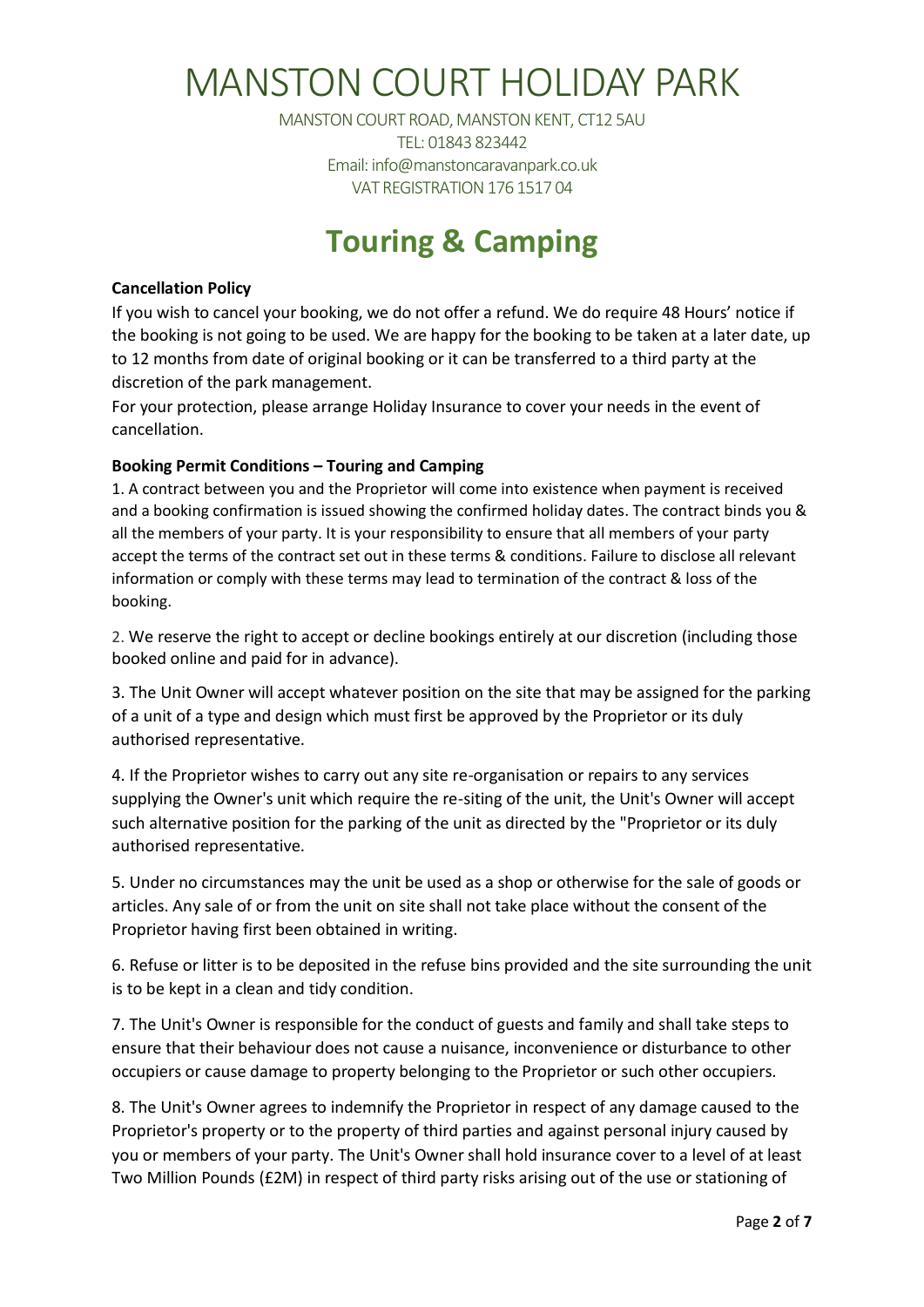MANSTON COURT ROAD, MANSTON KENT, CT12 5AU TEL: 01843 823442 Email: info@manstoncaravanpark.co.uk VAT REGISTRATION 176 1517 04

the Owners vehicle and unit and will produce evidence that the insurance is valid upon request of the Proprietor. Failure to comply with this condition will result in the Unit's Owner being refused access to the site or being required to leave forthwith.

9. The Unit Owner's vehicle and unit are parked entirely at the Unit Owner's risk and the Proprietor is under no liability whatsoever in respect of any damage caused by or to the unit from whatever cause or for the loss or damage to articles left therein. Please note: - We do not accept any commercial or sign-written vehicles on park. This includes any vehicles without windows on the sides or rear of the vehicle. If you are unsure if your vehicle is allowed, please contact us prior to your holiday to avoid disappointment when you arrive.

10. If application for renewal of this Permit is made although the Proprietor endeavours to give preference to existing permit holders the Proprietor reserves the absolute right to refuse or renew any Permit.

11. In no circumstances shall the Unit's Owner or any occupants of the Unit without the previous consent of the Proprietor erect any tent on the site allocated to the Unit or erect any annex to the Unit.

12. The Unit's Owner shall not bring or cause to be brought any dog, cat or pet animal on the site unless it is kept under control and in the case of a dog on a lead.

13. The Unit will not be used for sleeping more persons than the number of berths indicated by the manufacturer.

14. The Unit's Owner will not permit or suffer anything to be done which would endanger any policies of insurance which the Proprietor has affected in respect of its business as holiday camp proprietor.

15. The Unit's Owner must give notification of any damage to the site office as soon as possible.

16. For your safety – we have an across-the-board ban on the use of all bicycles, skateboards, roller blades, scooters, segways and hoverboards etc. throughout the park.

17. As from 13/01/2018 all bookings will incur a £1.00 Admin fee.

18. You'll find up-to-date prices on our website, although we can only confirm the exact price of your holiday when you book. Any quotation obtained prior to booking is subject to change.

19. You, as the person making the booking, will be responsible for all members of your party/group (including visitors). You, as the person in charge of your party/group (including visitors), must be at least 18 years old at the time of booking.

20. If you have specifically requested a particular pitch or unit, we will always do our best to accommodate your wishes.

However, there may be times or changes in circumstances which may mean the pitch/unit will not be available or suitable on your arrival date and therefore it is not guaranteed at the time of booking.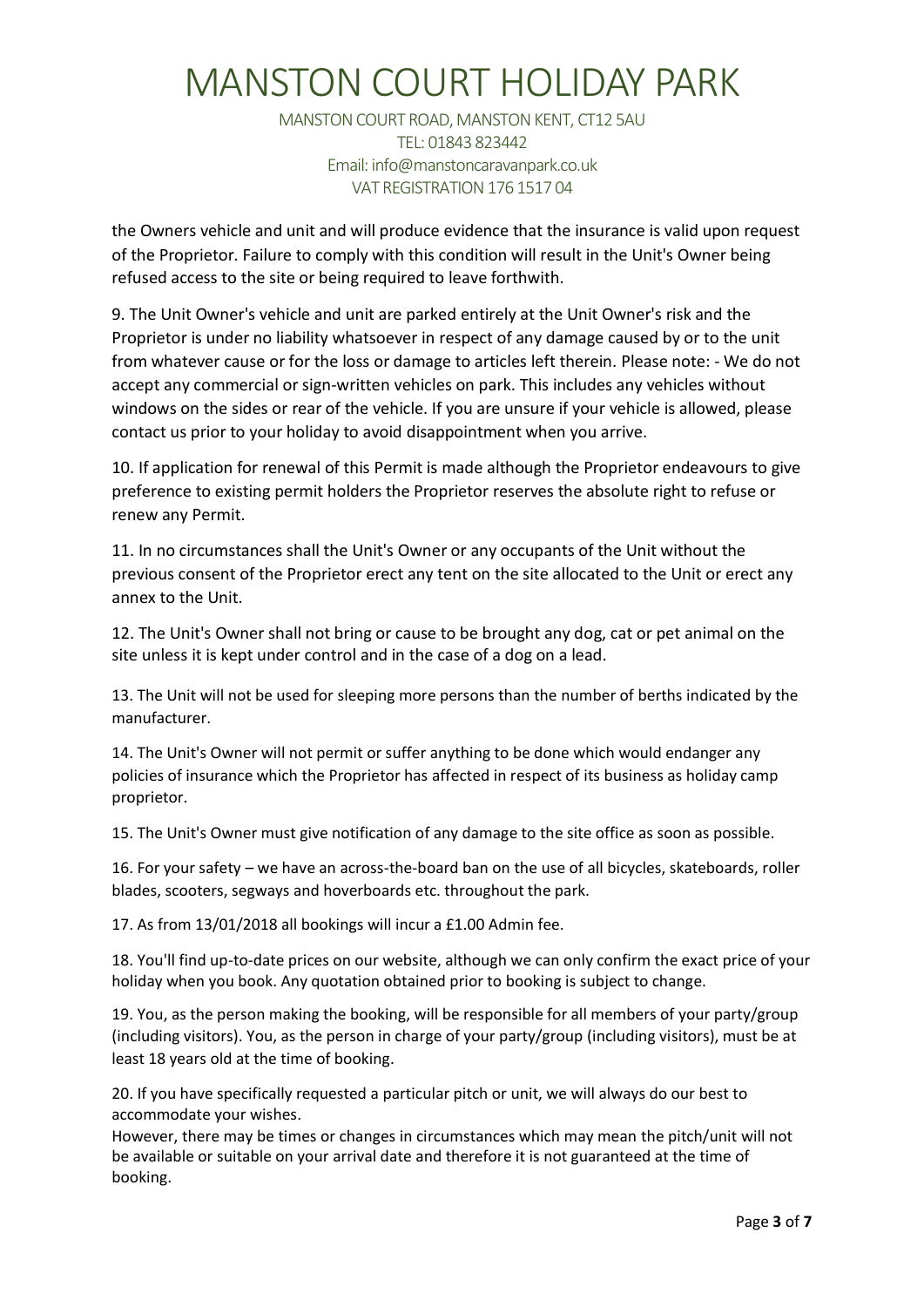MANSTON COURT ROAD, MANSTON KENT, CT12 5AU TEL: 01843 823442 Email: info@manstoncaravanpark.co.uk VAT REGISTRATION 176 1517 04

21. If you wish to change your travel arrangements in any way, for example your chosen departure date or accommodation, we will do our utmost to make these changes, but it may not always be possible Any request to change your booking must be made via email info@manstoncaravanpark.co.uk or by phoning 01843 823442 by the person who made the booking. You may be charged an administration fee for any changes made.

22. We will not be responsible for any failure to perform our obligations under these terms and conditions that is caused by an event outside our control. An event outside our control means any act or event that is beyond our reasonable control, including without limitation severe weather event, drought, fire, explosion, storm, flood, earthquake, subsidence, epidemic or other natural disaster, strikes or industrial action by third parties, terrorist attack or threat of terrorist attack, war or threat of war, civil commotion, riot, invasion, or failure of public or private telecommunications networks.

23. In the event of any breach of the terms and conditions above the Proprietor shall be entitled to give immediate notice of revocation of the Permit at any time and if the Unit is not removed by the Unit's Owner the Proprietor shall be at liberty to remove the Unit to such place as the Proprietor may decide and to charge any expenses incurred. If the Unit's Owner fails to remove the Unit at the end of a period of four weeks from the date of such notice the Proprietor may sell the Unit and reimburse itself for any expenses incurred or monies due to it from the proceeds of sale.

24. We reserve the right to make reasonable amendments or additions to these terms and conditions without notice.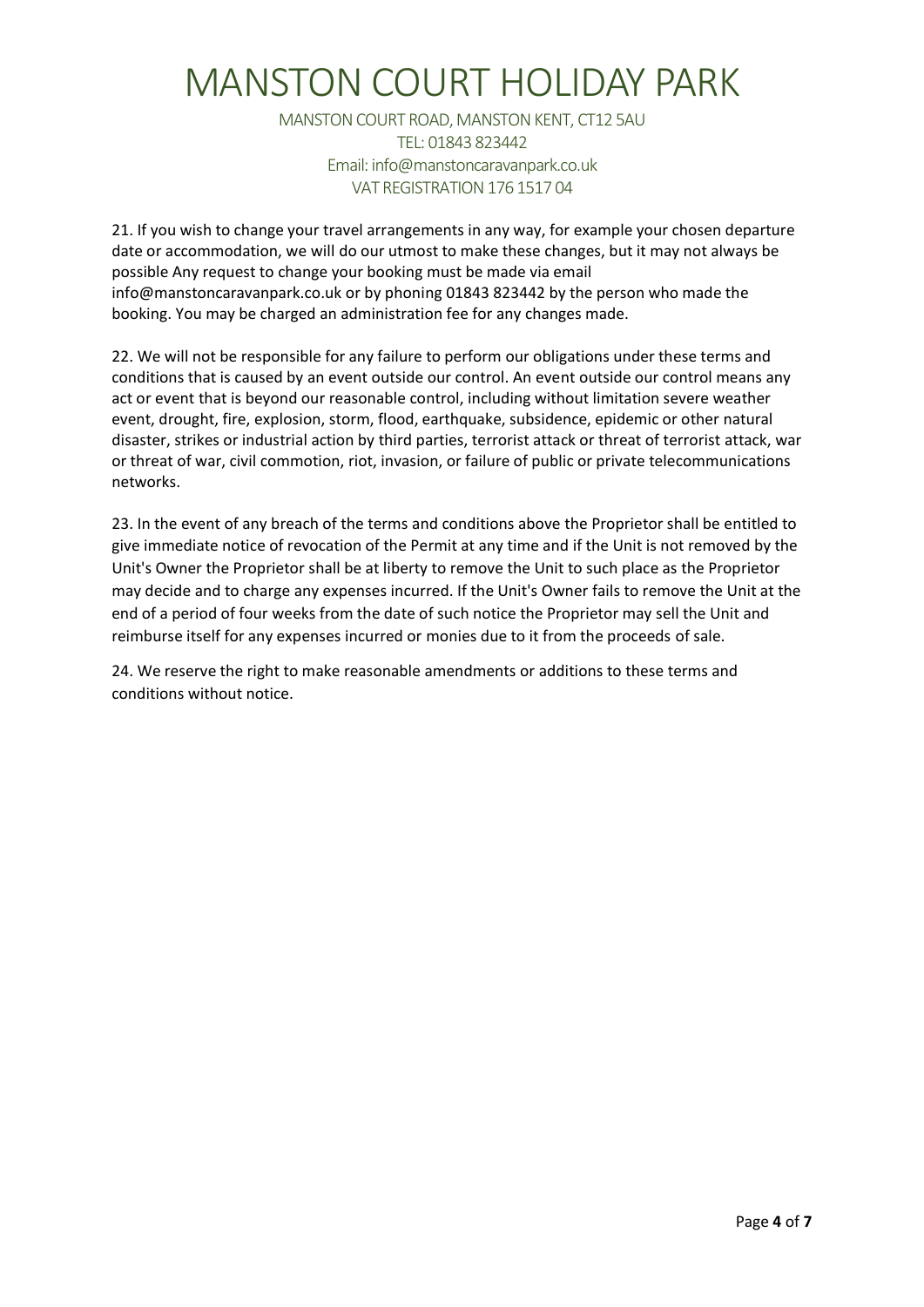MANSTON COURT ROAD, MANSTON KENT, CT12 5AU TEL: 01843 823442 Email: info@manstoncaravanpark.co.uk VAT REGISTRATION 176 1517 04

#### **Accommodation Letting Conditions – Standard Camping Huts / Holiday Lets**

#### **Cancellation Policy**

If you wish to cancel your booking, we do not offer a refund. We do require 7 days notice if the booking is not going to be used. We are happy for the booking to be taken at a later date, up to 12 months from date of original booking or it can be transferred to a third party at the discretion of the park management.

For your protection, please arrange Holiday Insurance to cover your needs in the event of cancellation.

1. A contract between you and the Proprietor will come into existence when payment is received and a booking confirmation is issued showing the confirmed holiday dates. The contract binds you & all the members of your party. It is your responsibility to ensure that all members of your party accept the terms of the contract set out in these terms & conditions. Failure to disclose all relevant information or comply with these terms may lead to termination of the contract & loss of the booking.

2. We reserve the right to accept or decline bookings entirely at our discretion (including those booked online and paid for in advance).

3. We operate a Strictly NO SMOKING policy. Smoking is not permitted in any part of the accommodation at any time. Any breaches of this condition without exception will result in a termination of the unit and all occupants will vacate, and no refunds will be given.

4. Pets by prior arrangement only. PETS ARE NOT TO BE LEFT ALONE IN THE UNIT AT ANYTIME DURING YOUR STAY.

5. Only the designated number of people to stay in the accommodation, this being the people originally stated and agreed when the booking was made. You cannot invite friends to come and stay.

6. We will hold a refundable £100.00 CARD deposit against wilful loss or damage to the unit or the contents. If the unit requires excessive cleaning at the end of your stay a deduction will be made for this. A £200.00 CARD deposit is required if pets have been permitted.

7. The proprietors will not be liable to any persons or their dependants for any injury, loss or damage to any property howsoever caused.

8. Checking In and Out - Arrival between 3:00pm and 5.00pm - except by prior arrangement. Departure before 10:00am and we reserve the right to remove any items remaining in your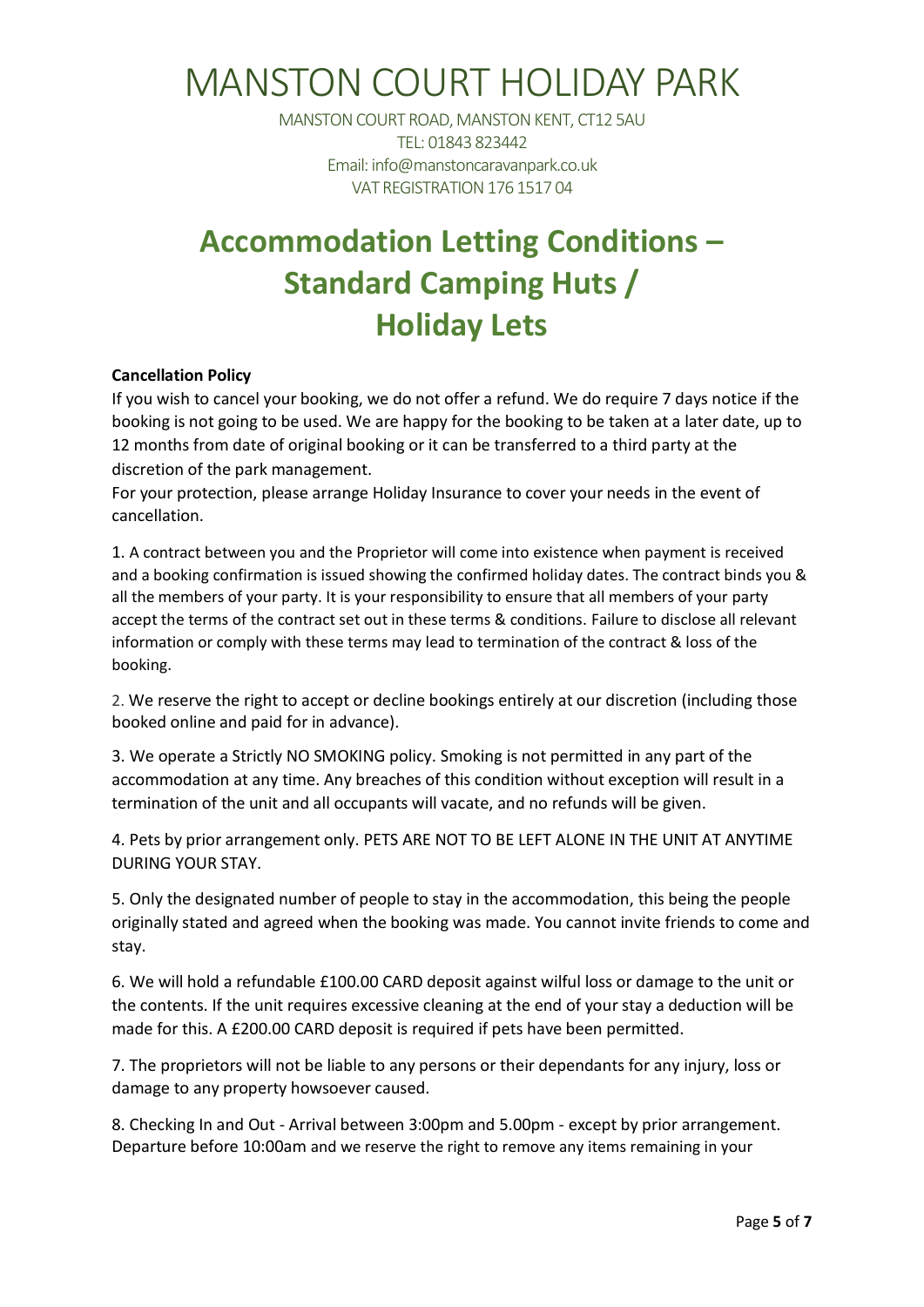MANSTON COURT ROAD, MANSTON KENT, CT12 5AU TEL: 01843 823442 Email: info@manstoncaravanpark.co.uk VAT REGISTRATION 176 1517 04

accommodation after this time. Please remember to give us back the keys and always leave your accommodation in a clean and tidy condition.

9. Windows should be closed on departure and when going out if rain is threatening. If you have any form of heating this must be turned off when leaving the unit.

10. We expect the unit to be left in the same condition as you found it. All rubbish should be deposited in the large bins located on site.

11. On departure we will require you to inform us 10 minutes before leaving to allow a member of staff to check the unit out before releasing your deposit.

12. The Unit Owner's vehicle and unit are parked entirely at the Unit Owner's risk and the Proprietor is under no liability whatsoever in respect of any damage caused by or to the unit from whatever cause or for the loss or damage to articles left therein. Please note We do not accept any commercial or sign-written vehicles on park. This includes any vehicles without windows on the sides or rear of the vehicle. If you are unsure if your vehicle is allowed, please contact us prior to your holiday to avoid disappointment when you arrive.

13. As from 13/01/2018 all bookings will incur a £1.00 Admin fee.

14. You'll find up-to-date prices on our website, although we can only confirm the exact price of your holiday when you book. Any quotation obtained prior to booking is subject to change.

15. You, as the person making the booking, will be responsible for all members of your party/group (including visitors). You, as the person in charge of your party/group (including visitors), must be at least 18 years old at the time of booking.

16. If you have specifically requested a particular pitch or unit, we will always do our best to accommodate your wishes.

However, there may be times or changes in circumstances which may mean the pitch/unit will not be available or suitable on your arrival date and therefore it is not guaranteed at the time of booking.

17. If you wish to change your travel arrangements in any way, for example your chosen departure date or accommodation, we will do our utmost to make these changes, but it may not always be possible. Any request to change your booking must be made via email info@manstoncaravanpark.co.uk or by phoning 01843 823442 by the person who made the booking. You may be charged an administration fee for any changes made.

18. We will not be responsible for any failure to perform our obligations under these terms and conditions that is caused by an event outside our control. An event outside our control means any act or event that is beyond our reasonable control, including without limitation severe weather event, drought, fire, explosion, storm, flood, earthquake, subsidence, epidemic or other natural disaster, strikes or industrial action by third parties, terrorist attack or threat of terrorist attack, war or threat of war, civil commotion, riot, invasion, or failure of public or private telecommunications networks.